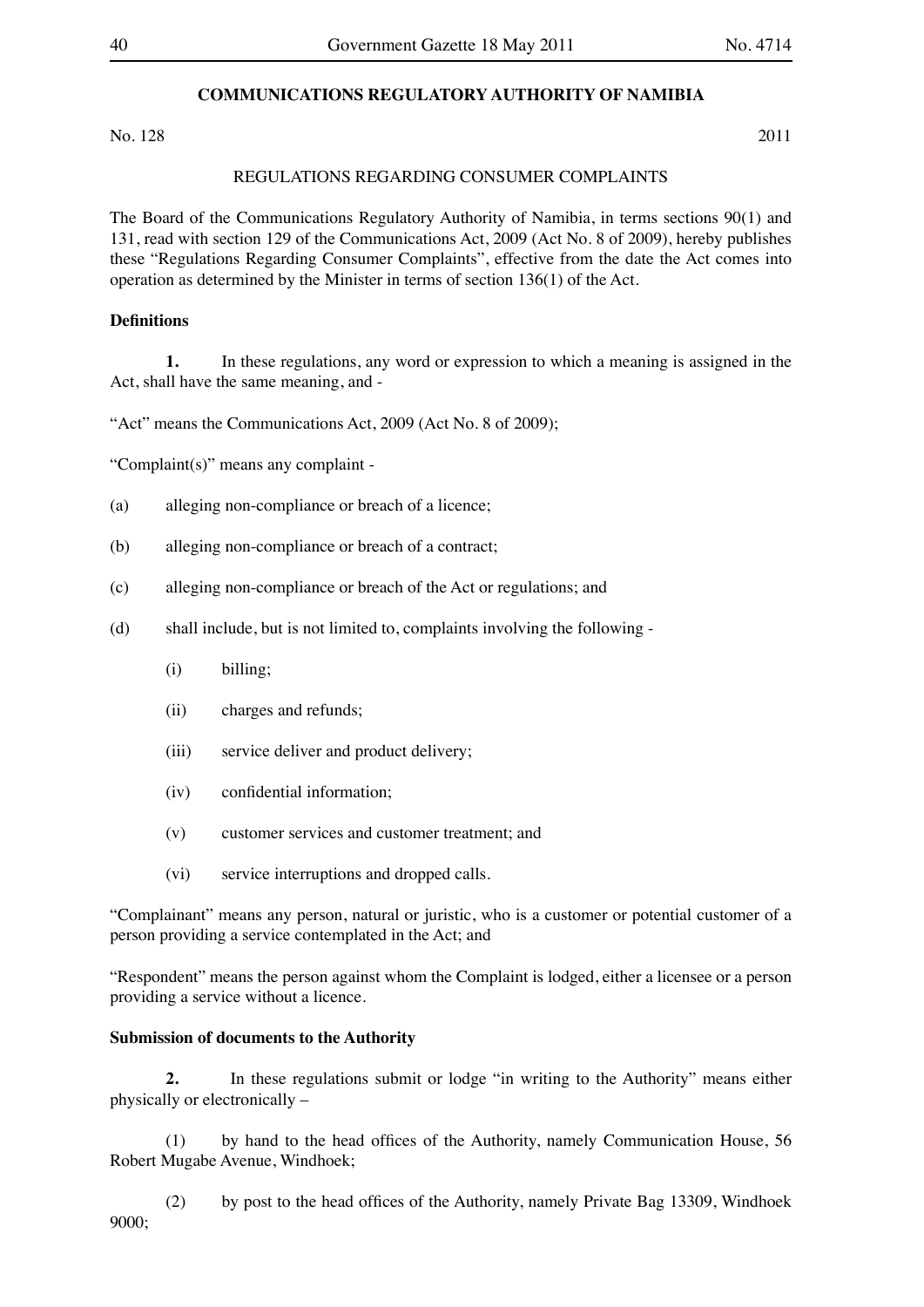(3) by electronic mail to the following address: cran@cran.na;

(4) by facsimile to the following facsimile number:  $+26461238646$ ; or

 (5) in any other manner or at alternative addresses set out by the Authority from time to time.

# **Applicability**

**3.** (1) These regulations are applicable to all Complaints submitted by Complainants and specifically to -

(a) Complaints contemplated in terms of section  $90(1)$  of the Act; and

 (b) Complaints contemplated in terms of section 131 of the Act.

### **Submission of complaints by complainants**

**4.** (1) A Complainant may submit a Complaint in writing to the Authority on a form made available by the Authority -

(a) after the Complainant has submitted the substance of the Complaint to the Respondent and after fourteen (14) days, the Respondent has not adequately resolved the matter; or

 (b) upon a showing of good cause why the substance of the Complaint was not first submitted to the Respondent.

- (2) Complaints shall contain -
- (a) the name and contact details of the Complainant and the name and contact details of the person submitting the Complaint, if different;
- (b) the name of the Respondent, or if the name of the Respondent is unknown, as many identifying details as are available in order to assist the Authority in identifying the Respondent;
- (c) an accurate and concise statement of the facts illustrating the Complaint and demonstrating that the Respondent acted wrongly;
- (d) a clear and concise statement of the specific relief or remedy sought; and
- (e) any other relevant information.

 (3) Licensees and persons providing services without a licence must establish clear and simple internal procedures for the resolution of Complaints submitted directly to them by customers and potential customers, which must include provisions ensuring the resolution of Complaints within fourteen (14) days of receipt of a Complaint and notifying complainants of the right to submit a Complaint to the Authority in terms of these regulations if the matter has not been resolved within fourteen (14) days.

 (4) Licensees and persons providing services without a licence must maintain records of all internal Complaints and Complaints submitted to the Authority in terms of these regulations, and provide an annual report to the Authority in the format and on the date set out by the Authority, along with a copy of their internal procedures.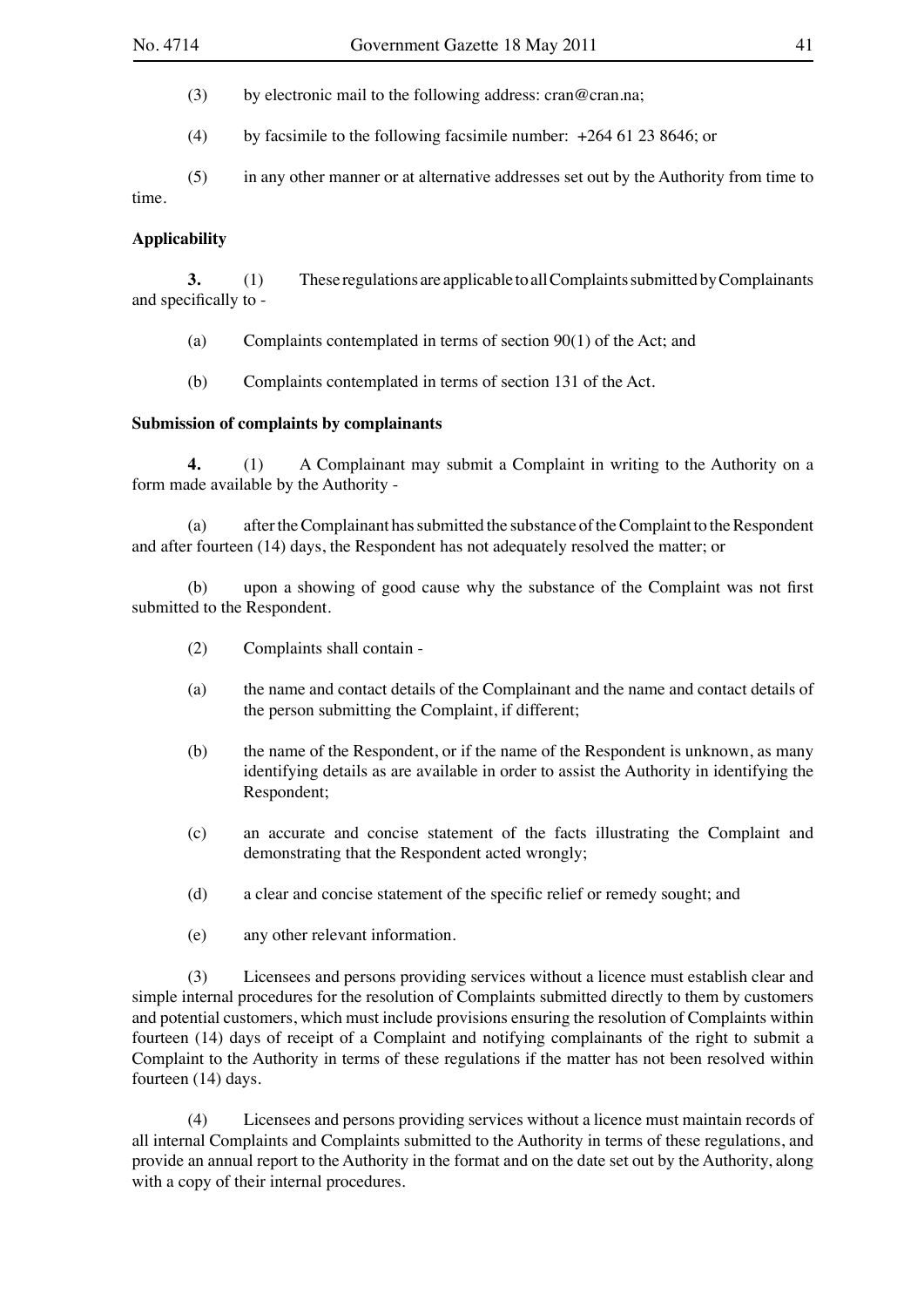# **Adjudication of complaints**

**5.** (1) Upon receiving a Complaint, the Authority will within forty-eight (48) hours -

- (a) issue the Complainant with an acknowledgement of receipt of the Complaint and a reference number; and
- (b) if the Complaint is not frivolous, inform the Respondent of the Complaint and provide a copy of the Complaint.

(2) The Respondent must submit in writing to the Authority its response to the Complaint within seven (7) days of receipt of the Complaint. The Respondent must simultaneously provide a copy of the response to the Complainant.

 (3) The Complainant may submit in writing to the Authority its reply to the response within seven (7) days of receipt of the Respondent's response. The Complainant must simultaneously provide a copy of the reply to the Respondent.

 (4) All written submissions must be clear and concise and conform to any further requirements determined by the Authority from time to time.

 (5) The Authority may request additional information or documentation from the Complainant or the Respondent relating to the Complaint, and may stipulate the time periods within and the manner in which such information or documentation should be submitted.

- $(6)$  Thereafter, the Authority may either, and in no particular order -
- (a) order mediation in terms of section 132 of the Act;
- (b) initiate an investigation in terms of sections  $122 127$  of the Act;
- (c) conduct oral hearings;
- (d) dismiss the Complaint, either wholly or partly;
- (e) grant the relief sought in the Complaint, either wholly or partly;
- (f) impose any appropriate penalty, including a fine; or
- (g) take any other action or decision, as may be appropriate in the circumstances, or refuse to take any action or decision, as may be appropriate in the circumstances.

### **Oral hearings**

**6.** (1) If the Authority considers it necessary or appropriate, it will conduct an oral hearing.

 (2) The Authority must invite the Complainant and Respondent and any witnesses, at least seven (7) days prior to the oral hearing, to make oral submissions.

 (3) Unless otherwise specified by the Authority, hearings will be open to the public.

 (4) The format and agenda of the hearing is at the discretion of the Authority, depending on the nature of the Complaint.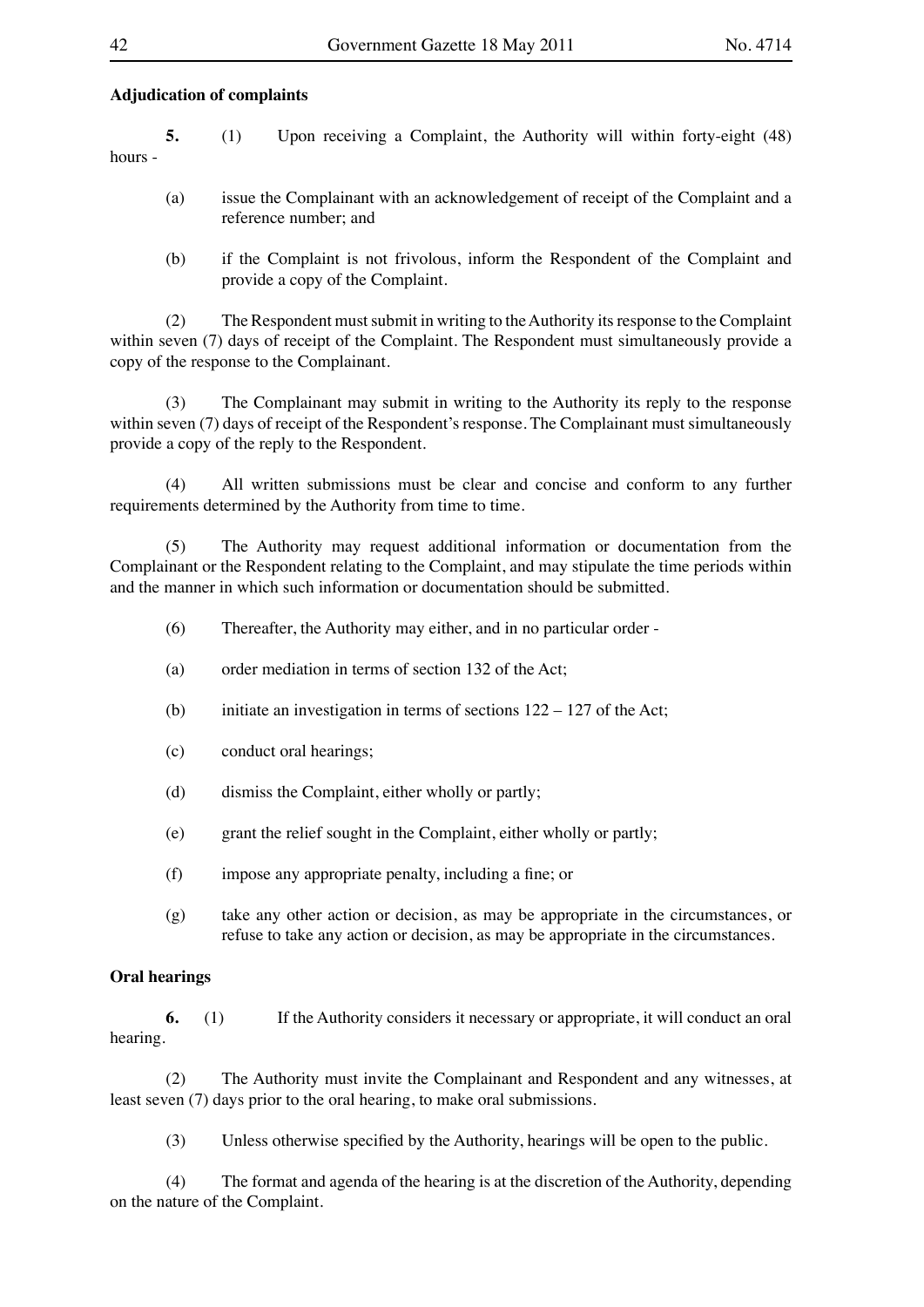- $(5)$  All oral submissions must –
- (a) include a statement of the name and contact details of the person making the oral submission and the name and contact details of the person for whom the oral submissions is made, if different; and
- (b) be clear and concise; and
- (c) conform to any further requirements determined by the Authority.

 (6) If the Authority considers it necessary, it will provide the opportunity for the submission of responses to oral submissions.

 (7) The Authority may request further oral or written submissions, for example, further information or clarification, from the person making the oral submissions, which documentation must be provided to the Authority in the time and the manner set out by the Authority.

 (8) At the conclusion of the hearing, a concise report summarising the oral submissions must be prepared by the Authority as part of the record of the hearing.

# **Decisions of the Authority**

**7.** (1) The Authority will render a decision in respect of the Complaint within fourteen (14) days.

(2) After rendering its decision, the Authority will reduce the decision to writing, which must contain -

- (a) concise findings of fact and conclusions of law; and
- (b) the appropriate order, sanction, relief, or remedy or the denial of the requested order, sanction, relief or remedy.

(3) In the event the Authority is unable to render a decision within fourteen (14) days, the Authority will inform the Complainant and the Respondent of its inability and the reasons for such inability and what measures are being taken to address the matter urgently. The matter must be addressed within a further maximum period of fourteen (14) days, unless the Authority has identified extraordinary circumstances beyond its reasonable control that makes it impossible to render its decision within the further maximum period of fourteen (14) days.

# **Confidential information**

**8.** (1) Any person providing information or documentation may designate information as confidential, provided, however, if the Authority is of the opinion that the information is not confidential, it must inform the person that it may withdraw the information, agree that it will not be treated as confidential, or request a hearing on the issue of confidentiality to be conducted in terms of section 28 of the Act.

 (2) Any person making oral submissions may request a closed hearing on the grounds that the submissions are confidential. Closed hearings will be treated as confidential meetings in terms of section 29 of the Act, and the notice of the closed meeting required by section 29(4) must be maintained in the relevant Complaint file.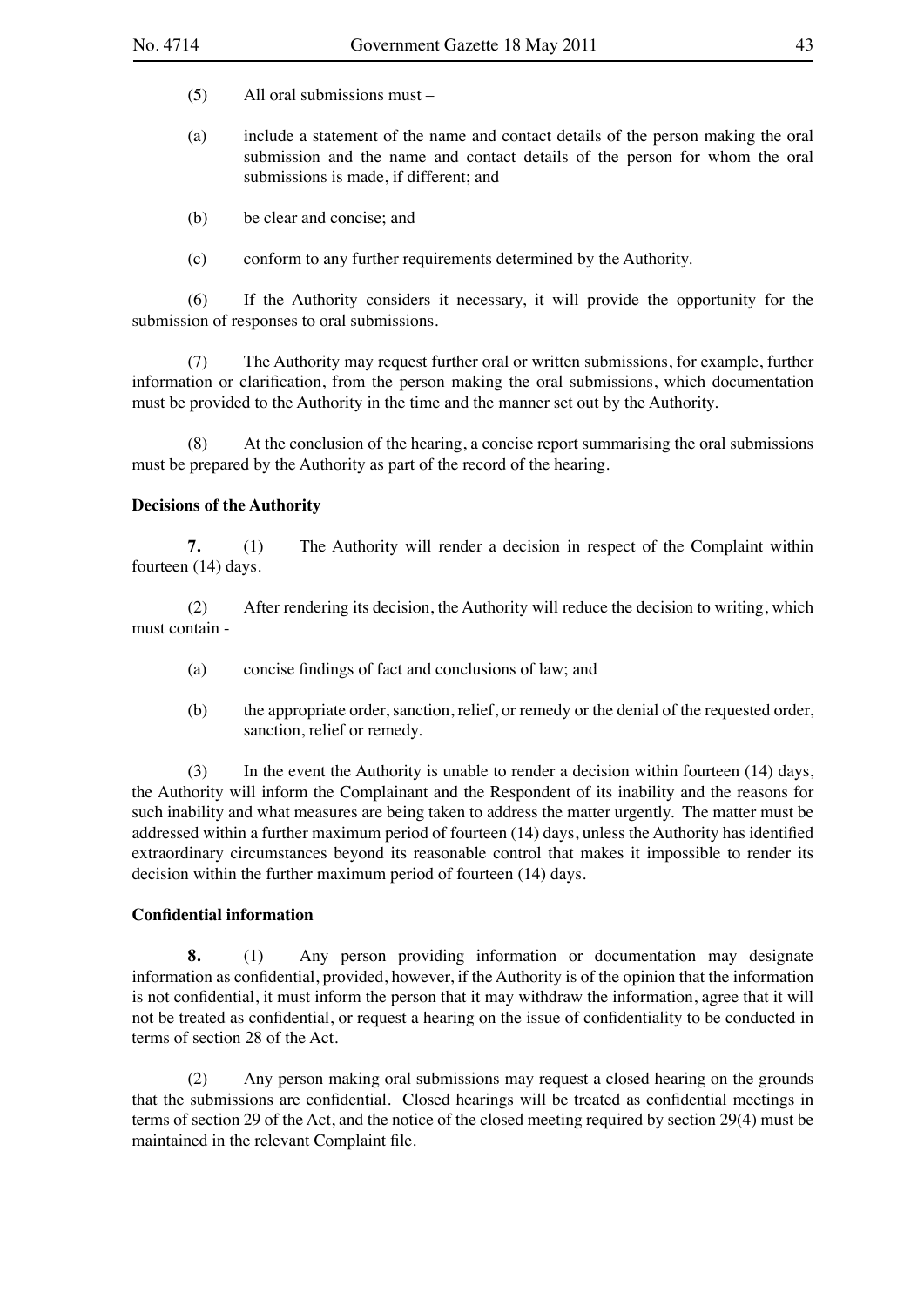# **Condonation**

**9.** (1) In the event any party is unable to comply with the times set out in these regulations, they may request from the Authority an extension of time at least seven (7) days prior to the time set out.

(2) The Authority will respond to the request for condonation within two (2) days, and may either grant or deny the request, in its sole discretion, based on, among other things, the nature of the proceeding and the reasons for non-compliance with the times set out.

 (3) In the event the Authority grants the request for condonation, the extension of time may not exceed the maximum period of fourteen (14) days calculated from the original time set out.

# *Ex parte* **communications**

**10.** A person may not communicate with the members of the Board, the CEO or staff members of, or consultants to the Authority to discuss the subject matter of any Complaint, except as provided for herein.

### **Record of proceedings**

**11.** (1) All documents deemed relevant by the Authority to a Complaint must be maintained by the Authority in the most appropriate format.

 (2) Except for confidential information, any person may examine the file of a Complaint at the head offices of the Authority during normal business hours and copies may be made on payment of a fee determined by the Authority, and, if practicable on the Authority's website where copies may be downloaded free of charge.

### **Publication of decisions**

**12.** (1) After concluding a Complaint proceeding, the Authority shall inform the Complainant and the Respondent of its decision and deliver a copy of the decision to the aforementioned parties.

 (2) The Authority will maintain a public register of its decisions rendered and copies of all decisions, at the head offices of the Authority and if practicable, on the Authority's website.

 (3) Any person may examine the register of decisions and copies of decisions at the head offices of the Authority during normal business hours and copies may be made on payment of a fee determined by the Authority, and, if available, on the Authority's website where copies may be downloaded free of charge.

### **Reconsideration**

**13.** (1) The Authority may reconsider any decision made in terms of these regulations, within the time set out in section 31 of the Act.

 (2) Any person may request the Authority in writing to reconsider any decision made in terms of these regulations, within thirty (30) days of the publication of the final decision, and the Authority will reconsider such regulation within the time set out in section 31 of the Act.

 (3) The Authority may publish its decision on reconsideration without further submissions being received, or it may provide an opportunity for the public to provide further written or oral submissions in a manner stated by the Authority.